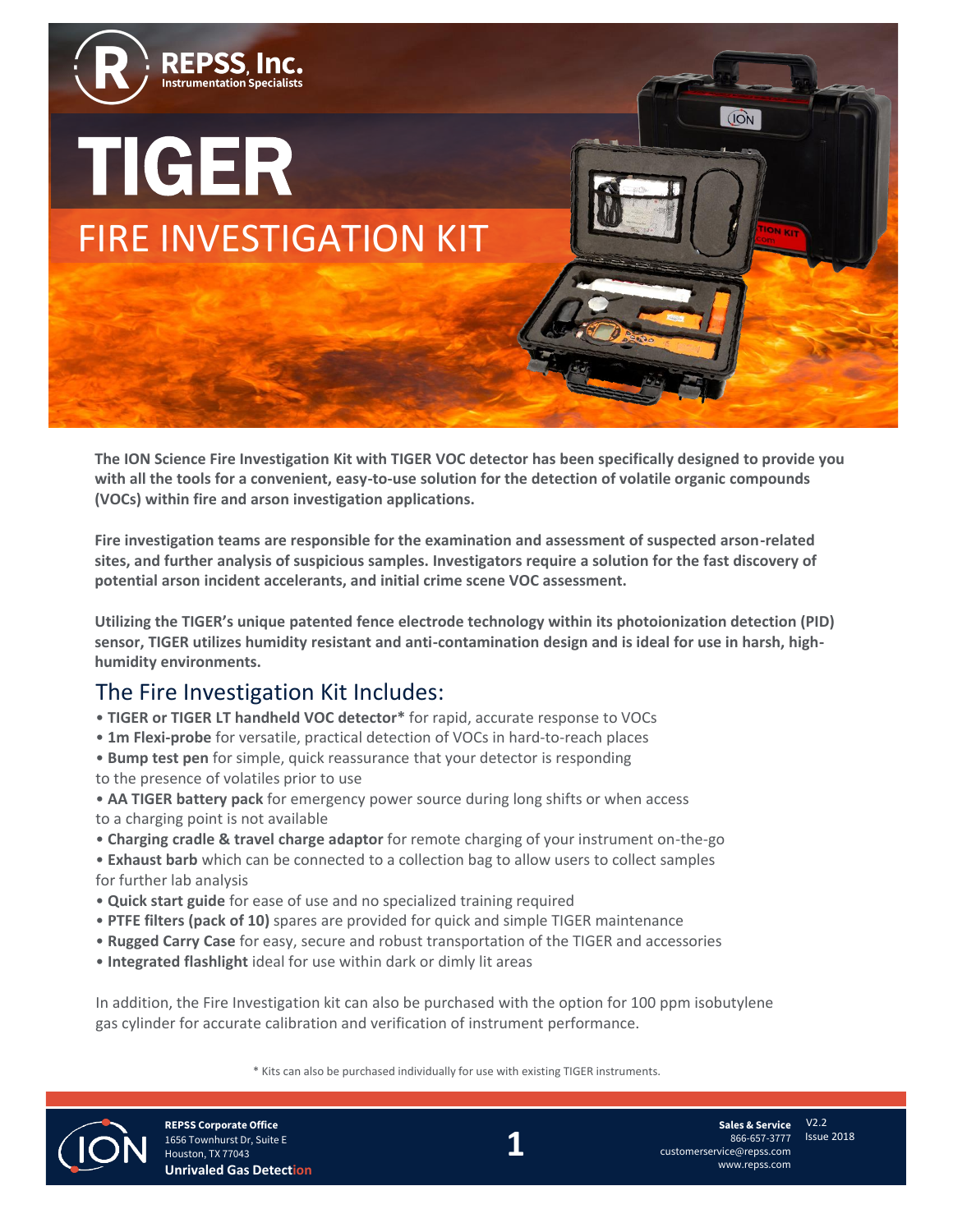## **TIGER FIRE INVESTIGATION KIT**

Technical Specifications and Part Numbers

### **TIGER LT SPECIFICATIONS**

### **Minimum resolution\* Battery life Temperature Temperature** • 0.1 ppm • Li-ion: life up to 24 • Operating: -20 to 60 °C, -4 to **Maximum reading** hours continual use • 5,000 ppm **Lamps** • Humidity: 0-99% RH **Response time •** 10.6 eV Krypton PID (non condensing) • T90 < 2 seconds lamp (standard.) **Protection Accuracy\* Data logging** • Designed to IP65 (heavy rain) • 5% display reading one digit • Push-to-log, 128 zones, • 1180 **Linearity\*** 80,000 data points **• EMC tested to EN61326** • 5% display reading one digit **Calibration** 1:2006, EN50270:2006 & **Intrinsically safe approvals** • Standard calibration 100 CFR 47:2008 Class A • II 1G Ex ia IIC T4 Ga ppm isobutylene **Weight & dimensions** • Tamb =  $-15 \degree C \leq Ta \leq +45 \degree$ (with lithium ion battery pack) **Alarm Alarm** • Width: 91.4 x Height: 370 x • Tamb =  $-15 °C \leq Ta \leq +40 °$ (with alkaline battery pack) 300mm (12") audible sounder • Instrument weight 0.75 kg • ITS09ATEX26890X • Selectable vibrating alarm IECEx ITS 10.0036X **Flow rate** • 3193491 conforms to UL • 220 ml/min in ambient conditions Std. 913, 61010-1 & (with blocked flow alarm) • Certified to CAN/CSA Std. C22.2 No. 61010-1

- 140<sup>°</sup>F (non-Intrinsically Safe)
- 

- Custom calibration capability Instrument (with probe)
- Flashing LED and 95 dBA at Depth: 61 mm (3.59 x 14.56 x 2.4")

# **Tiger LT Instrument Description**<br>**PTLSRBMP-0000 Tiger LT Rec**

Tiger LT Rechargeable Battery - Fire Investigation

### **TIGER SPECIFICATIONS**

**Minimum resolution\* Battery life Flow rate** • 1 ppb or 0.001 mg/m3 • Li-ion: life up to 24 • 220 ml/min in ambient conditions **Maximum reading\*\*** hours continual use (with blocked flow alarm)<br>
• 20,000 ppm or 20,000 mg/ • Alkaline: (Duracell Procell **Temperature** • 20,000 ppm or 20,000 mg/ m3 (gas dependent)  $MN 1500$  life up to 8.5  $\bullet$  Operating: -20 to 60  $\degree$ C, -4 to m3 (gas dependent) MN 1500) life up to 8.5<br> **Response time** hours continual use<br>
• T90 < 2 seconds **Lamps** Accuracy<sup>\*</sup> **•** 10.6 eV Krypton PID lamp (non condensing) • 5% display reading one digit (standard.) 10.0 eV and **Protection Linearity\*** 11.7 eV lamps available • Designed to IP65 (heavy rain) • 5% display reading one digit **Data logging** • 1180 **Intrinsically safe approvals** • Including date / time: • EMC tested to EN61326-• II 1G Ex ia IIC T4 Ga  $\overline{20,000}$  points 120,000 points 1:2006, EN50270:2006 &  $\overline{3,000}$  Tamb = - 15 °C  $\leq$  Ta  $\leq$  +45 °C  $\overline{3,000}$  Communication CFR 47:2008 Class A • Tamb =  $-15$  °C  $\le$ Ta  $\le +45$  ° (with lithium ion battery pack) • Direct USB 1.1 connection **Weight & dimensions** • Tamb =  $-15$  °C  $\le$ Ta  $\le +45$  ° (with alkaline battery pack) • Flashing LED and 95 dBA at • Width: 340 x Height: 90 x Depth: • ITS09ATEX26890X 300mm (12") audible sounder 60 mm (13.4 x 3.6 x 2.4") IECEx ITS 10.0036X • Selectable vibrating alarm • Standard case • 3193491 conforms to UL • Pre-programmed • 367 x 89 x 90 mm (14.45 Std. 913, 61010-1 & TWA and STEL\* x 3.54 x 2.36") Std. C22.2 No. 61010-1 over 700 gases\* • Packed weight: 5 .5kg (12lb)

- 
- 
- 
- 

- 
- 

- 
- 
- 
- 
- 
- 

- 
- 140 <sup>°</sup>F (non Intrinsically Safe)

### **Lamps** • Humidity: 0-99% RH

- 
- -
- 

### C **Communication** CFR 47:2008 Class A

- Alarm Instrument with probe
	-
	-
	-
	-
	-
- Certified to CAN/CSA Pre-programmed with Instrument weight 0.72 kg (1.56lb)
	-

**Tiger Instrument Description**

PTXSRBMP-0000 Tiger Rechargeable Battery - PPM - Fire Investigation



**REPSS Corporate Office** 1656 Townhurst Dr, Suite E Houston, TX 77043 **Unrivaled Gas Detection** **2**

**Sales & Service** 866-657-3777 customerservice@repss.com www.repss.com

Issue 2018

V2.2